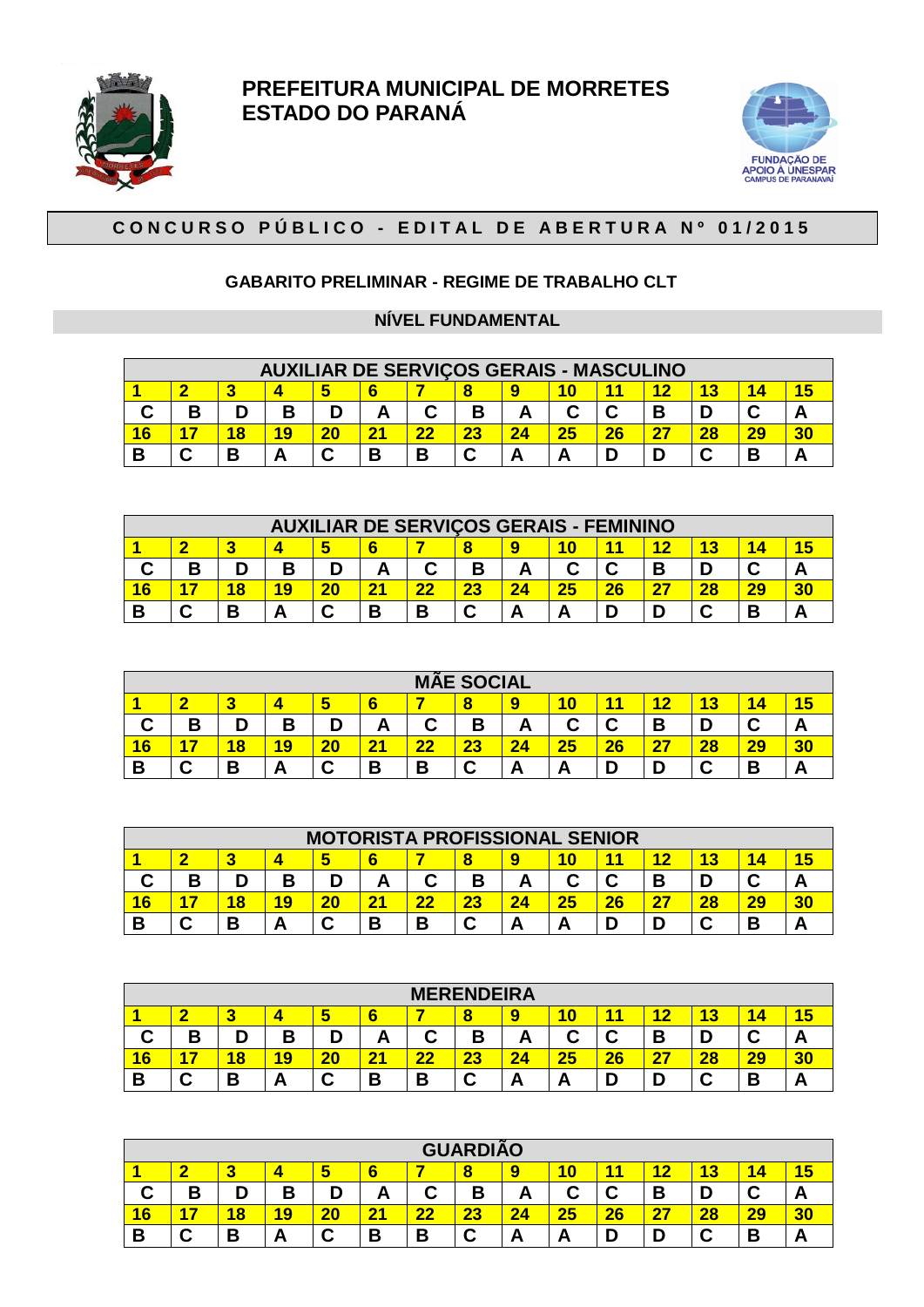## **NÍVEL MÉDIO**

|   |                       |  |   |  |     | <b>AGENTE COMUNITÁRIO DE SAUDE</b> |    |  |    |    |    |  |    |  |  |
|---|-----------------------|--|---|--|-----|------------------------------------|----|--|----|----|----|--|----|--|--|
|   |                       |  |   |  |     |                                    |    |  |    |    |    |  |    |  |  |
| - | В<br>В<br>⌒<br>⌒<br>r |  |   |  |     |                                    |    |  |    |    |    |  |    |  |  |
|   |                       |  |   |  | -94 | 22                                 | 23 |  | 25 | ^^ | דפ |  | 29 |  |  |
|   | ⌒                     |  | B |  |     | В                                  | ⌒  |  | B  | -  | ◠  |  | в  |  |  |

|    |                  |  |  |    | <b>AGENTE DE COMBATE A ENDEMIAS</b> |    |         |    |    |    |    |    |    |  |  |
|----|------------------|--|--|----|-------------------------------------|----|---------|----|----|----|----|----|----|--|--|
|    |                  |  |  |    |                                     |    |         |    |    |    |    |    |    |  |  |
| Δ  | В<br>В<br>Л<br>− |  |  |    |                                     |    |         |    |    |    |    |    |    |  |  |
| 16 |                  |  |  | 20 | 24                                  | 22 | າາ<br>æ | 24 | 25 | 26 | דפ | 28 | 90 |  |  |
| D  |                  |  |  | B  |                                     |    | В       |    |    |    |    |    |    |  |  |

|    |                                           |  |   |    | <b>ASSISTENTE ADMINISTRATIVO</b> |    |        |  |    |    |           |  |    |  |  |
|----|-------------------------------------------|--|---|----|----------------------------------|----|--------|--|----|----|-----------|--|----|--|--|
|    |                                           |  |   |    |                                  |    |        |  |    |    |           |  |    |  |  |
| г. | В<br>⌒<br>Β<br>D<br>r<br>o<br>Д<br>n<br>r |  |   |    |                                  |    |        |  |    |    |           |  |    |  |  |
| 16 |                                           |  | м | 20 | 2 <sup>1</sup>                   | 22 | 23     |  | 25 | ^^ | כפ<br>- 1 |  | 29 |  |  |
|    |                                           |  |   |    | ◠<br>ື                           |    | D<br>m |  |    |    | В         |  | В  |  |  |

|     |   |     |     |        |   |    |    | <b>AGENTE SOCIAL</b> |    |        |    |    |     |    |
|-----|---|-----|-----|--------|---|----|----|----------------------|----|--------|----|----|-----|----|
| - 1 |   |     |     |        |   |    |    |                      |    |        |    |    |     |    |
| ́г  | ⌒ | ⌒   | D   | В      | в |    |    | C                    |    | Β      |    |    |     |    |
| 16  |   | 4 O | 9 ا | 20     |   | 22 | 23 | 24                   | 25 | 26     | ົາ | 28 | ne. | 20 |
|     |   | r   |     | D<br>n |   |    | ⌒  | P<br>n               |    | Л<br>− | D  |    |     |    |

|    |                                 |  |  |    |           | <b>FISCAL DE TRIBUTOS</b> |        |    |    |    |           |    |         |  |  |
|----|---------------------------------|--|--|----|-----------|---------------------------|--------|----|----|----|-----------|----|---------|--|--|
|    |                                 |  |  |    |           |                           |        |    |    |    |           |    |         |  |  |
| −  | В<br>⌒<br>R<br>◠<br>⌒<br>r<br>А |  |  |    |           |                           |        |    |    |    |           |    |         |  |  |
| 16 |                                 |  |  | 20 | <b>Dr</b> | 22                        | 23     | 24 | 25 | Ωr | ົາ<br>- 1 | ົດ | 20<br>æ |  |  |
|    | D<br>D                          |  |  |    |           |                           | ◠<br>ື |    | B  |    |           |    | ⌒       |  |  |

|    |                                 |    |  |    | <b>TÉCNICO EM ENFERMAGEM</b> |    |    |  |    |    |    |  |    |  |  |
|----|---------------------------------|----|--|----|------------------------------|----|----|--|----|----|----|--|----|--|--|
|    | о                               |    |  |    |                              |    |    |  |    |    |    |  |    |  |  |
| -  | В<br>B<br>⌒<br>⌒<br>⌒<br>◠<br>А |    |  |    |                              |    |    |  |    |    |    |  |    |  |  |
| 16 |                                 | 18 |  | 20 | 2 <sub>1</sub>               | 22 | 23 |  | 25 | 26 | 27 |  | 29 |  |  |
| В  | ◠                               |    |  |    | В                            |    | В  |  |    |    |    |  | ⌒  |  |  |

|        |                                      |   |    |        |                | <b>TÉCNICO AMBIENTAL</b> |    |  |        |    |    |    |    |  |  |
|--------|--------------------------------------|---|----|--------|----------------|--------------------------|----|--|--------|----|----|----|----|--|--|
|        | - 110                                |   |    |        |                |                          |    |  |        |    |    |    |    |  |  |
| Δ<br>г | ⌒<br>B<br>◠<br>D<br>B<br>В<br>Α<br>u |   |    |        |                |                          |    |  |        |    |    |    |    |  |  |
| 16     |                                      | 8 | 19 | 20     | 2 <sup>1</sup> | 22                       | 23 |  | 25     | 26 | 27 | 28 | 29 |  |  |
|        |                                      |   | ⌒  | D<br>в | В              |                          | Α  |  | ◠<br>u |    | В  | В  | -  |  |  |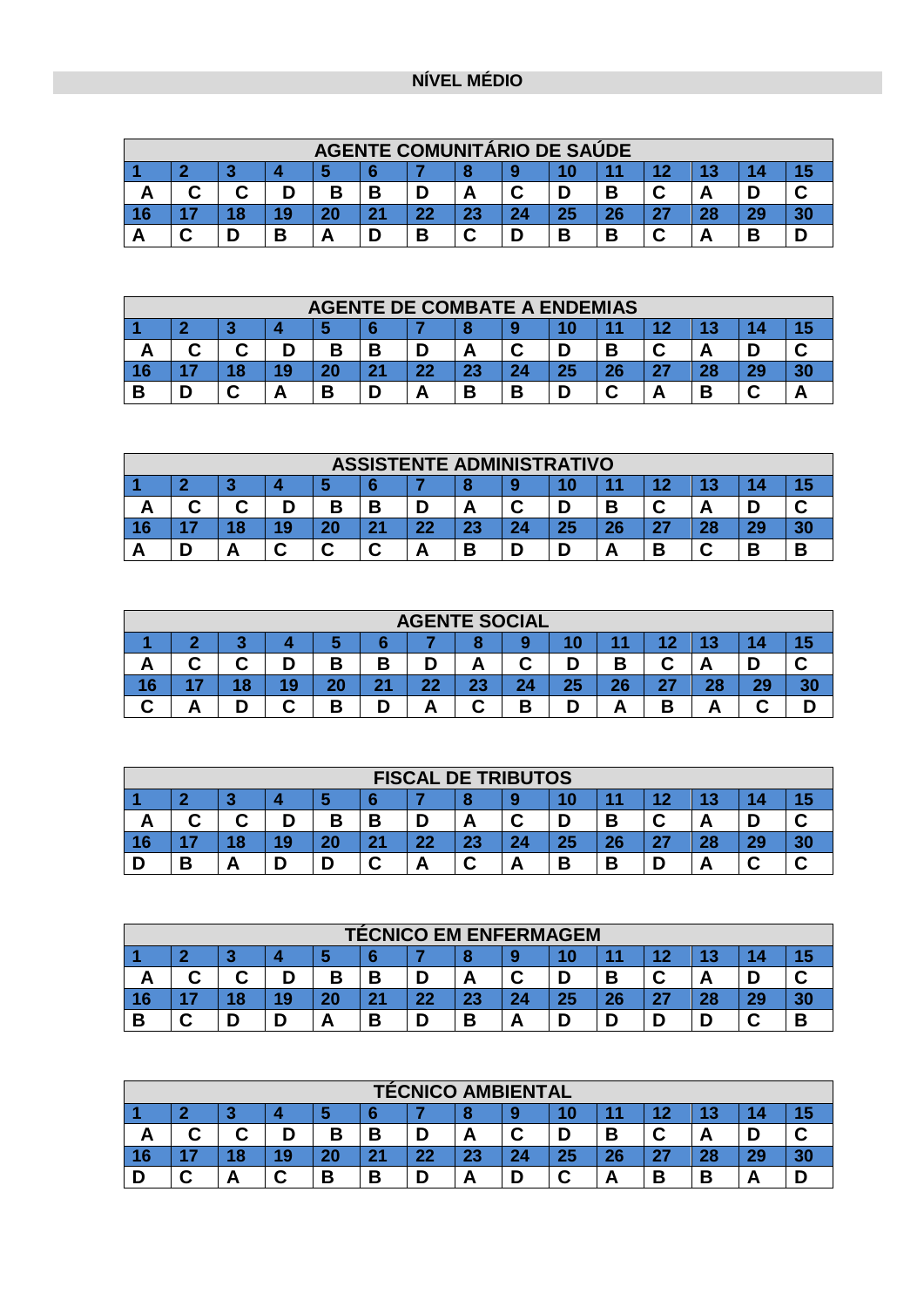|    |                  |    |  |    |    |    |    |   | <b>TÉCNICO EM HIGIENE DENTAL</b> |    |    |    |    |  |  |
|----|------------------|----|--|----|----|----|----|---|----------------------------------|----|----|----|----|--|--|
|    |                  |    |  |    |    |    |    |   |                                  |    |    |    |    |  |  |
| г  | ⌒<br>B<br>Β<br>Α |    |  |    |    |    |    |   |                                  |    |    |    |    |  |  |
| 16 |                  | 18 |  | 20 | 21 | 22 | 23 |   | 25                               | 26 | דפ | 28 | 29 |  |  |
|    |                  |    |  | R  | -  |    | В  | D | ⌒                                |    | В  |    |    |  |  |

|        |                                                          |   |   |    |                       |    | <b>PROFESSOR I</b> |   |    |          |            |   |    |   |  |
|--------|----------------------------------------------------------|---|---|----|-----------------------|----|--------------------|---|----|----------|------------|---|----|---|--|
|        | m<br>o<br>$\sim$<br>$\sim$                               |   |   |    |                       |    |                    |   |    |          |            |   |    |   |  |
| A<br>Δ | B<br>B<br>⌒<br>r<br>ь<br>D<br>D<br>u<br>ື<br>ື<br>Ē<br>- |   |   |    |                       |    |                    |   |    |          |            |   |    |   |  |
| 16     |                                                          | 8 | g | ΖU | 2 <sub>1</sub><br>. . | 22 | つつ<br>æ            |   | 25 | ሳሶ<br>zo | -97<br>. . |   | 29 |   |  |
| A      |                                                          | ⌒ | ⌒ |    |                       | D  | ⌒                  | г | ⌒  | В        |            | ∼ |    | В |  |

### **NÍVEL SUPERIOR**

|    |                                                                                                                |         |    |    |    |    | <b>ASSISTENTE SOCIAL</b> |    |    |    |                                     |    |    |    |  |
|----|----------------------------------------------------------------------------------------------------------------|---------|----|----|----|----|--------------------------|----|----|----|-------------------------------------|----|----|----|--|
|    | 10<br>15,<br>4<br>и<br>3<br>$\overline{2}$<br>4<br>$\bullet$<br>9<br>8<br>и<br>и<br>4<br>4<br>Э<br>w<br>$\sim$ |         |    |    |    |    |                          |    |    |    |                                     |    |    |    |  |
|    | D<br>⌒<br>C<br>в<br>В<br>D<br>u<br>n<br>г<br>n.                                                                |         |    |    |    |    |                          |    |    |    |                                     |    |    |    |  |
| 16 | -7<br>4                                                                                                        | 8<br>A. | 19 | 20 | 21 | 22 | 23                       | 24 | 25 | 26 | $\mathbf{2}^{\mathsf{I}}$<br>$\sim$ | 28 | 29 | 30 |  |
| π  |                                                                                                                | B       |    | o  | ∍  | В  | ∼                        |    |    | В  |                                     | В  |    |    |  |

|                      |                                                                                                                                                |        |                     |        |                |          | <b>CONTADOR</b> |                |    |    |                                     |    |    |    |  |
|----------------------|------------------------------------------------------------------------------------------------------------------------------------------------|--------|---------------------|--------|----------------|----------|-----------------|----------------|----|----|-------------------------------------|----|----|----|--|
|                      | 10<br>5<br>4<br>A<br>$\overline{\phantom{a}}$<br>4<br>$\overline{2}$<br>$\overline{\mathbf{3}}$<br>и<br>9<br>4<br>A<br>ID.<br>о<br>w<br>$\sim$ |        |                     |        |                |          |                 |                |    |    |                                     |    |    |    |  |
|                      | В<br>в<br>Ð<br>Β<br>-<br>∽<br>D<br>ີ<br>◡<br>л<br>Л<br>-                                                                                       |        |                     |        |                |          |                 |                |    |    |                                     |    |    |    |  |
| $6\phantom{.}6$<br>1 | - 7<br>1                                                                                                                                       | 8<br>Æ | A<br>$\overline{9}$ | 20     | 2 <sub>1</sub> | つつ<br>ZZ | つつ              | $\bullet$<br>4 | 25 | 26 | $\sim$<br>$\mathbf{2}^{\mathsf{I}}$ | 28 | 29 | 30 |  |
| r                    |                                                                                                                                                | ⌒      | В                   | ⌒<br>÷ |                |          |                 | ⌒              |    | -  | о                                   | r  |    |    |  |

|    |                                                                                                                                                                |        |    |        |                     |    | <b>ENFERMEIRO</b> |        |                               |    |    |    |       |                 |  |
|----|----------------------------------------------------------------------------------------------------------------------------------------------------------------|--------|----|--------|---------------------|----|-------------------|--------|-------------------------------|----|----|----|-------|-----------------|--|
|    | 4<br>6<br>4<br>5<br>$\sim$<br>4<br>A<br>4<br>$\bullet$<br>$\mathbf{\Omega}$<br>$\bf{0}$<br>2<br>8<br>e<br>4<br>4<br>9<br>Æ<br>4<br>Э<br>w<br>$\mathbf{R}$<br>× |        |    |        |                     |    |                   |        |                               |    |    |    |       |                 |  |
| n  | В<br>⌒<br>Б<br>В<br>J<br>U<br>U<br>ື<br>م<br>n.<br>−<br>г                                                                                                      |        |    |        |                     |    |                   |        |                               |    |    |    |       |                 |  |
| 16 | œ<br><b>A</b>                                                                                                                                                  | 8<br>A | 19 | 20     | $\overline{2}$<br>А | 22 | 23<br>r v         | 2<br>4 | 25                            | 26 | 27 | 28 | 29    | $\bullet$<br>30 |  |
| ⌒  | ◠                                                                                                                                                              | n      |    | Б<br>С |                     | £  | В                 |        | $\overline{\phantom{a}}$<br>D |    | B  |    | <br>Ē |                 |  |

|                      |                                                                                                     |        |    |    |        | <b>FARMACÊUTICO</b> |    |        |    |    |    |    |        |    |  |
|----------------------|-----------------------------------------------------------------------------------------------------|--------|----|----|--------|---------------------|----|--------|----|----|----|----|--------|----|--|
|                      | 1<br>15<br>10<br>A.<br>А<br>6<br>$\overline{\mathbf{3}}$<br>c<br>4<br>$\bullet$<br>8<br>1<br>4<br>b |        |    |    |        |                     |    |        |    |    |    |    |        |    |  |
|                      | В<br>В<br>В<br>⌒<br>п<br>r<br>ື<br>Ē<br>r<br>┯┑                                                     |        |    |    |        |                     |    |        |    |    |    |    |        |    |  |
| $6\phantom{1}6$<br>1 | - 7<br>n                                                                                            | 8<br>A | 19 | 20 | 21     | 22                  | 23 | 4      | 25 | 26 | 27 | 28 | 29     | 30 |  |
|                      |                                                                                                     |        | ⌒  |    | D<br>Ъ | -                   |    | P<br>D | В  |    |    |    | D<br>D | u  |  |

|        |                                                                                                                   |        |                     |    |    | <b>FISIOTERAPEUTA</b> |         |    |    |        |           |        |    |    |  |
|--------|-------------------------------------------------------------------------------------------------------------------|--------|---------------------|----|----|-----------------------|---------|----|----|--------|-----------|--------|----|----|--|
|        | 5<br>6<br>4<br>8<br>4<br>1<br>3<br>4<br>$\bf{0}$<br>2<br>$\sim$<br>и<br>9<br>и<br>4<br>Æ<br>4<br>Э<br>÷<br>$\sim$ |        |                     |    |    |                       |         |    |    |        |           |        |    |    |  |
|        | В<br>D<br>В<br>~<br>D<br>D<br>A<br>D<br>U<br>ັ<br>ັ<br>┍<br>г.                                                    |        |                     |    |    |                       |         |    |    |        |           |        |    |    |  |
| 6<br>4 | $\sim$                                                                                                            | 8<br>А | 4<br>$\overline{9}$ | 20 | 21 | 22                    | 23      | 24 | 25 | 26     | <b>27</b> | 28     | 29 | 30 |  |
|        | ́г                                                                                                                | В      | ⌒                   | B  |    | D                     | ⌒<br>مہ | Β  |    | ∽<br>u | r         | D<br>D |    | Ē  |  |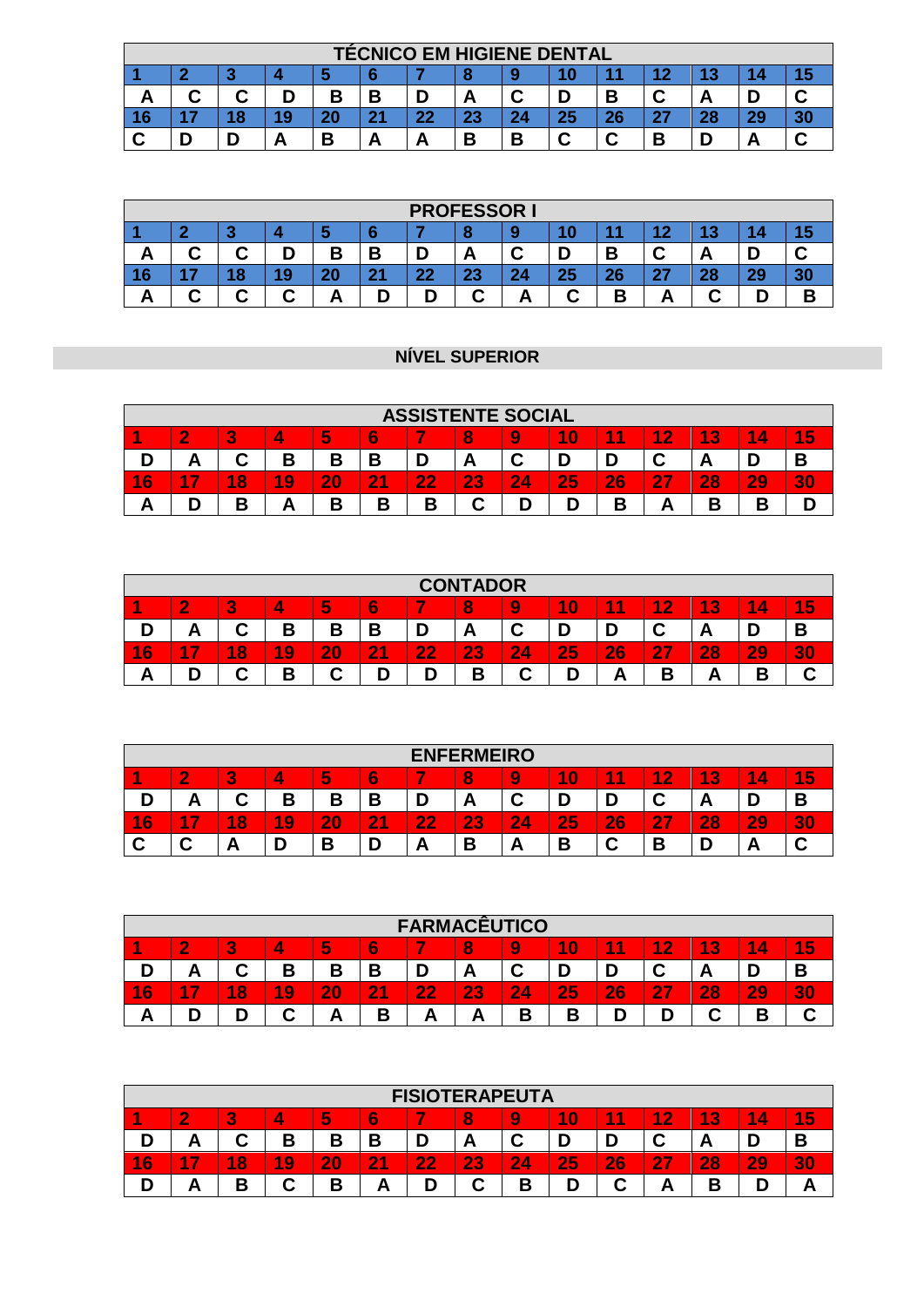|    |                                                                                                            |        |    |    |    |    |    | <b>FONOAUDIOLOGO</b> |    |    |    |    |        |    |  |
|----|------------------------------------------------------------------------------------------------------------|--------|----|----|----|----|----|----------------------|----|----|----|----|--------|----|--|
|    | 1<br>10<br>1<br>4<br>15<br>и<br>5<br>В<br>$\overline{2}$<br>6<br>2<br>8<br>4<br>4<br>9<br>4<br>J<br>$\sim$ |        |    |    |    |    |    |                      |    |    |    |    |        |    |  |
| D  | В<br>В<br>r<br>⌒<br>В<br>В<br>D<br>D<br>r<br>A<br>А<br>u<br>م<br>u<br>−                                    |        |    |    |    |    |    |                      |    |    |    |    |        |    |  |
| 16 | $\mathbf{r}$<br>4                                                                                          | 8<br>A | 19 | 20 | 21 | 22 | 23 | 24                   | 25 | 26 | 27 | 28 | 29     | 30 |  |
| r  |                                                                                                            | г.     | ►  |    | В  | В  | A  |                      | D  |    | В  | n  | ◚<br>u |    |  |

|        |                                                                                                         |    |    |    | <b>MÉDICO CLÍNICO GERAL</b> |        |    |    |    |    |    |    |    |                               |  |
|--------|---------------------------------------------------------------------------------------------------------|----|----|----|-----------------------------|--------|----|----|----|----|----|----|----|-------------------------------|--|
|        | 5<br>4<br>5<br>8<br>10<br>$\mathbf{\mathcal{P}}$<br>4<br>6<br>1<br>Æ<br>2<br>G<br>и<br>4<br>9<br>$\sim$ |    |    |    |                             |        |    |    |    |    |    |    |    |                               |  |
|        | В<br>В<br>В<br>⌒<br>⌒<br>D<br>◠<br>Α<br>ື<br>r                                                          |    |    |    |                             |        |    |    |    |    |    |    |    |                               |  |
| 6<br>4 | -7                                                                                                      | 18 | 19 | 20 | $\overline{21}$             | 22     | 23 | 24 | 25 | 26 | 47 | 28 | 29 | $\bullet$<br>$\triangleright$ |  |
|        | D                                                                                                       | −  | ┍  | В  | ⌒                           | D<br>J | n  |    |    |    | В  |    | -  |                               |  |

|        |                                                                                           |    |    |    |    |    |    |    | <b>MÉDICO CLÍNICO GERAL SAÚDE DA FAMÍLIA</b> |    |            |    |    |  |  |
|--------|-------------------------------------------------------------------------------------------|----|----|----|----|----|----|----|----------------------------------------------|----|------------|----|----|--|--|
|        | 5<br>$\triangle$<br>4<br>4<br>$\mathbf{\Omega}$<br>8<br>6<br>10<br>A.<br>Δ<br>и<br>Q<br>5 |    |    |    |    |    |    |    |                                              |    |            |    |    |  |  |
|        | В<br>Β<br>Β<br>~<br>A                                                                     |    |    |    |    |    |    |    |                                              |    |            |    |    |  |  |
| 6<br>4 |                                                                                           | 18 | 19 | 20 | 21 | 22 | 23 | 24 | 25                                           | 26 | <b>APT</b> | 28 | 29 |  |  |
|        |                                                                                           |    | D  |    | B  |    | B  | В  | C                                            |    | В          |    | В  |  |  |

|        |                                                                                                          |        |        |    |                     | <b>NUTRICIONISTA</b> |        |        |    |    |           |    |    |         |  |
|--------|----------------------------------------------------------------------------------------------------------|--------|--------|----|---------------------|----------------------|--------|--------|----|----|-----------|----|----|---------|--|
|        | 5<br>6<br>10<br>4<br>3<br>8<br>4<br>-2<br>$\bullet$<br>4<br>۸<br>1<br>Q<br>L.<br>л<br>4<br>Э<br><b>A</b> |        |        |    |                     |                      |        |        |    |    |           |    |    |         |  |
| D      | В<br>⌒<br>D<br>В<br>$\ddot{\phantom{m}}$<br>n<br>A<br>u<br>D<br>Ō.<br>U<br><u>т</u><br>г                 |        |        |    |                     |                      |        |        |    |    |           |    |    |         |  |
| 16     | 7<br>л                                                                                                   | 8<br>4 | 19     | 20 | $\overline{2}$<br>А | 22                   | 23     | 24     | 25 | 26 | <b>27</b> | 28 | 29 | n<br>30 |  |
| r<br>u |                                                                                                          | г      | D<br>U | D  | ~<br>حت             | А                    | n<br>∍ | ∍<br>D |    | D  | г         |    | D  |         |  |

|                      | <b>PROFESSOR II - HISTÓRIA</b>                                                     |        |    |    |           |    |    |    |    |    |    |    |    |    |  |
|----------------------|------------------------------------------------------------------------------------|--------|----|----|-----------|----|----|----|----|----|----|----|----|----|--|
|                      | 15<br>4<br>3<br>6<br>10<br>и<br>$\bullet$<br>8<br>и<br>4<br>$\sim$<br>1<br>4<br>l. |        |    |    |           |    |    |    |    |    |    |    |    |    |  |
|                      | ́г                                                                                 |        | В  | В  | В         |    | А  |    |    |    | r  | r  |    |    |  |
| $6\overline{6}$<br>1 | $\sim$                                                                             | 8<br>A | 19 | 20 | <b>21</b> | 22 | 23 | 24 | 25 | 26 | 27 | 28 | 29 | 30 |  |
|                      |                                                                                    |        | n  | ⌒  | в         | г  | ⌒  | в  |    | ı  | D  |    |    | B  |  |

|        | <b>PROFESSOR II - GEOGRAFIA</b>                                                                                               |        |    |    |    |    |    |    |    |    |           |    |    |   |  |
|--------|-------------------------------------------------------------------------------------------------------------------------------|--------|----|----|----|----|----|----|----|----|-----------|----|----|---|--|
|        | 5<br>4<br>4<br>$\mathbf{\Omega}$<br>$\triangleright$<br>и<br>$\mathcal{L}$<br>10<br>6<br>4<br>8<br>A<br>1<br>4<br>b<br>$\sim$ |        |    |    |    |    |    |    |    |    |           |    |    |   |  |
|        | o                                                                                                                             | ⌒      | В  | В  | В  |    | -  |    |    |    | r<br>ື    |    |    |   |  |
| 6<br>и | $\sim$                                                                                                                        | 8<br>4 | 19 | 20 | 21 | 22 | 23 | 24 | 25 | 26 | <b>27</b> | 28 | 20 |   |  |
| n      |                                                                                                                               |        |    | ⌒  |    | R  |    |    | D  | ⌒  | −.        |    |    | D |  |

|        | <b>PROFESSOR II - PORTUGUËS</b>                                                |        |        |    |    |    |    |                 |    |    |   |    |    |  |  |
|--------|--------------------------------------------------------------------------------|--------|--------|----|----|----|----|-----------------|----|----|---|----|----|--|--|
|        | и<br>5<br>1<br>్ష<br>4<br>ാ<br>10<br>и<br>8<br>и<br>4<br>9<br>O<br>о<br>$\sim$ |        |        |    |    |    |    |                 |    |    |   |    |    |  |  |
|        | r                                                                              |        | D<br>D | В  | Β  |    | A  |                 |    |    |   |    |    |  |  |
| 6<br>4 | $\sim$                                                                         | 8<br>A | 19     | 20 | 21 | 22 | 23 | $\overline{24}$ | 25 | 26 | Æ | 28 | 29 |  |  |
|        |                                                                                |        | B      | R  |    | r  | ◠  |                 |    | D  |   |    |    |  |  |